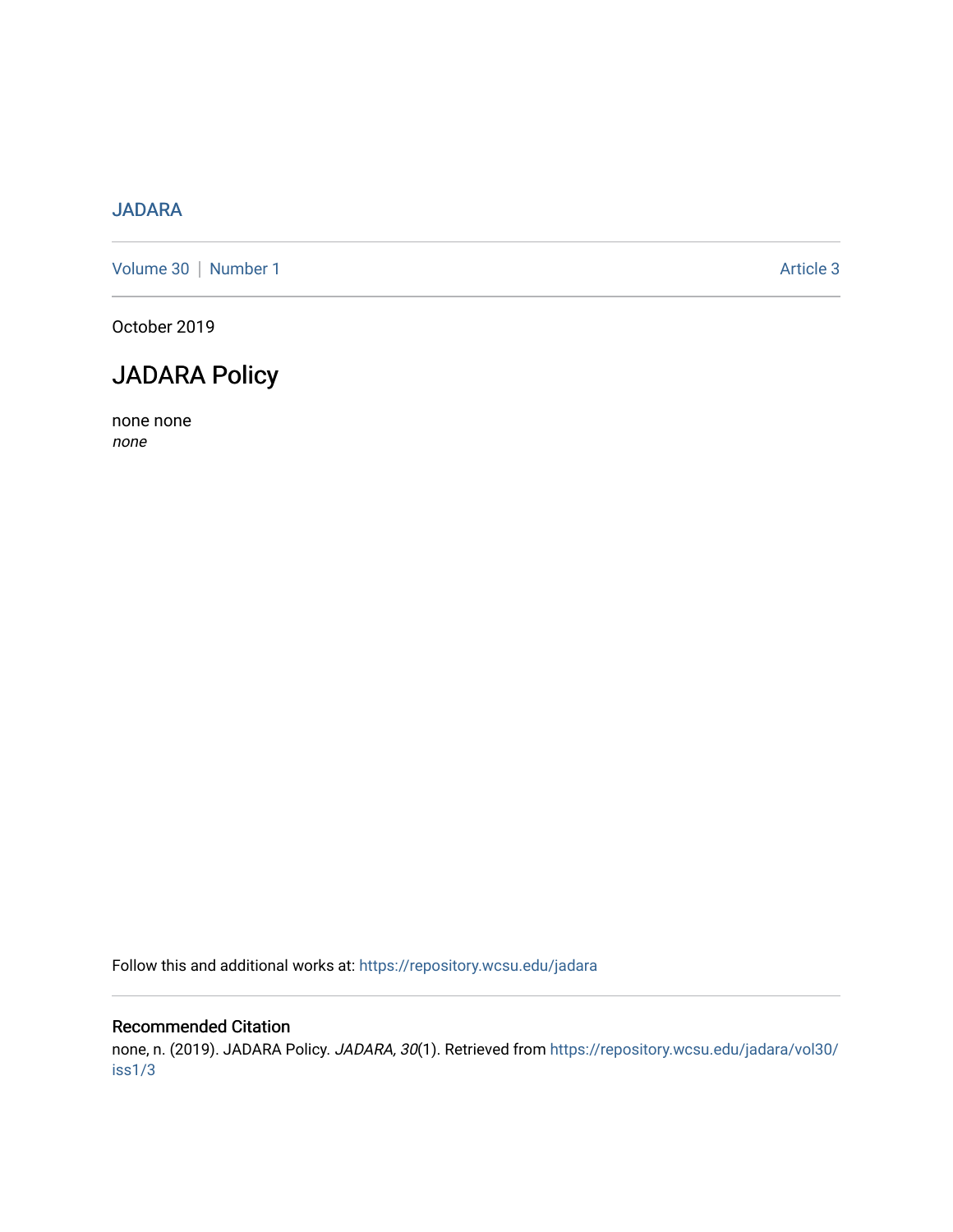# JADARA

A Journal for

## Professionals

## Networking for Excellence in

## Service Delivery with

## Individuals who are Deaf

## or Hard of Hearing

Editor Gerard G. Walter

Associate Editor Randolph L. Mowry

#### Editorial Review Board

Nancy Eldredge Russell Rosen<br>Irene Leigh John Schroede Irene Leigh John Schroedel<br>Carlotta Lockmiller Myra Taff-Wats Carlotta Lockmiller Myra Taff-Watson<br>Greg Long Raymond Trybus Greg Long Raymond Trybus<br>Nancy Long Raymond Trybus

Amatzia Weisel

VOLUME 30 NUMBER 1 SUMMER 1996

iSSN 0899-9228

.

o,

 $\bullet$